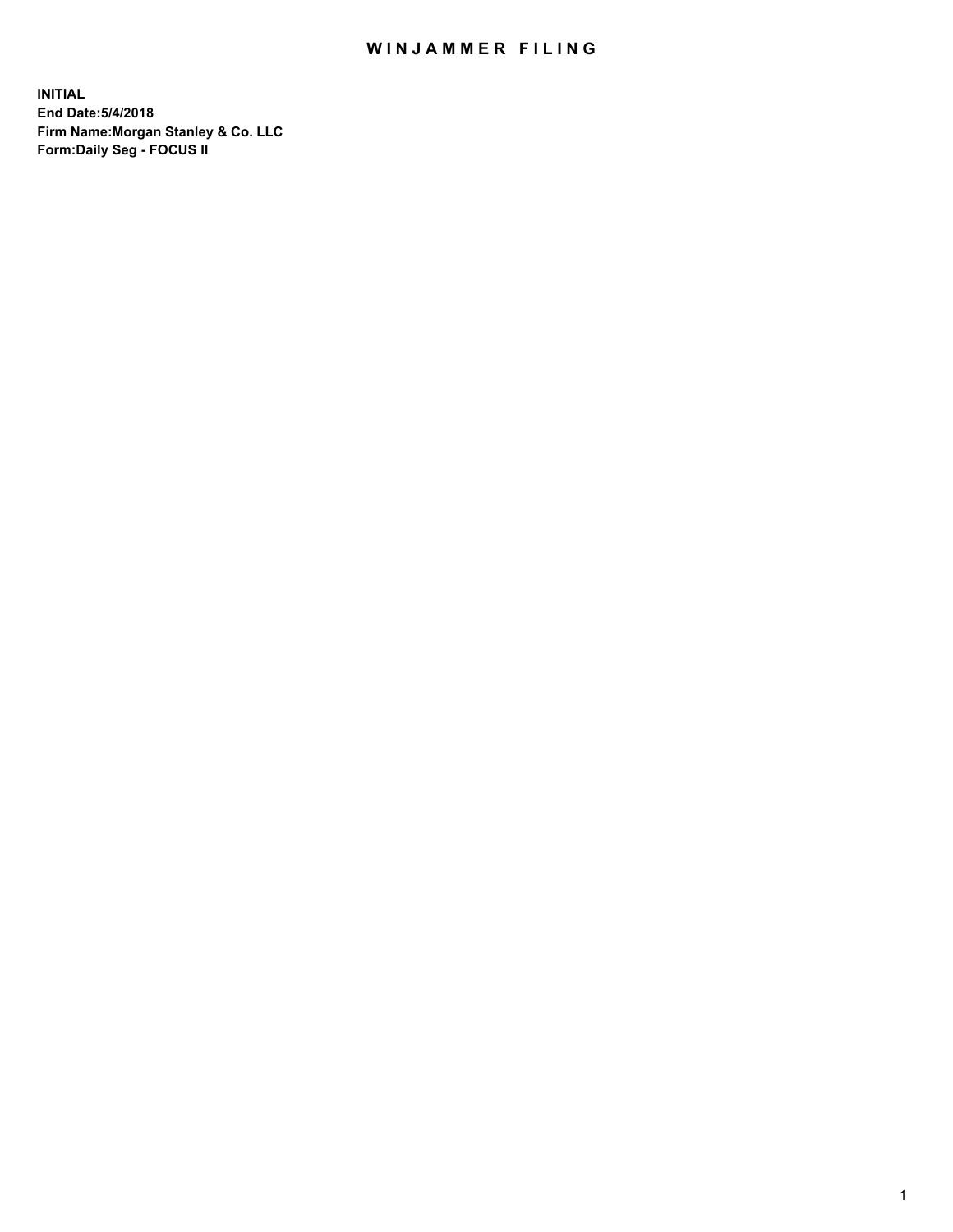#### **INITIAL End Date:5/4/2018 Firm Name:Morgan Stanley & Co. LLC Form:Daily Seg - FOCUS II Daily Segregation - Cover Page**

| Name of Company                                                                   | Morgan Stanley & Co. LLC     |  |
|-----------------------------------------------------------------------------------|------------------------------|--|
| <b>Contact Name</b>                                                               | Ikram Shah                   |  |
| <b>Contact Phone Number</b>                                                       | 212-276-0963                 |  |
| <b>Contact Email Address</b>                                                      | Ikram.shah@morganstanley.com |  |
| FCM's Customer Segregated Funds Residual Interest Target (choose one):            |                              |  |
| a. Minimum dollar amount: : or                                                    | 280,000,000                  |  |
| b. Minimum percentage of customer segregated funds required:%; or                 |                              |  |
| c. Dollar amount range between: and; or                                           | 0 <sub>0</sub>               |  |
| d. Percentage range of customer segregated funds required between:% and%.         | 00                           |  |
| FCM's Customer Secured Amount Funds Residual Interest Target (choose one):        |                              |  |
| a. Minimum dollar amount: ; or                                                    | 140,000,000                  |  |
| b. Minimum percentage of customer secured funds required:% ; or                   |                              |  |
| c. Dollar amount range between: and; or                                           | <u>00</u>                    |  |
| d. Percentage range of customer secured funds required between: % and %.          | 0 <sub>0</sub>               |  |
| FCM's Cleared Swaps Customer Collateral Residual Interest Target (choose one):    |                              |  |
| a. Minimum dollar amount: ; or                                                    | 92,000,000                   |  |
| b. Minimum percentage of cleared swaps customer collateral required:%; or         |                              |  |
| c. Dollar amount range between: and; or                                           | 0 <sub>0</sub>               |  |
| d. Percentage range of cleared swaps customer collateral required between:% and%. | <u>00</u>                    |  |

Attach supporting documents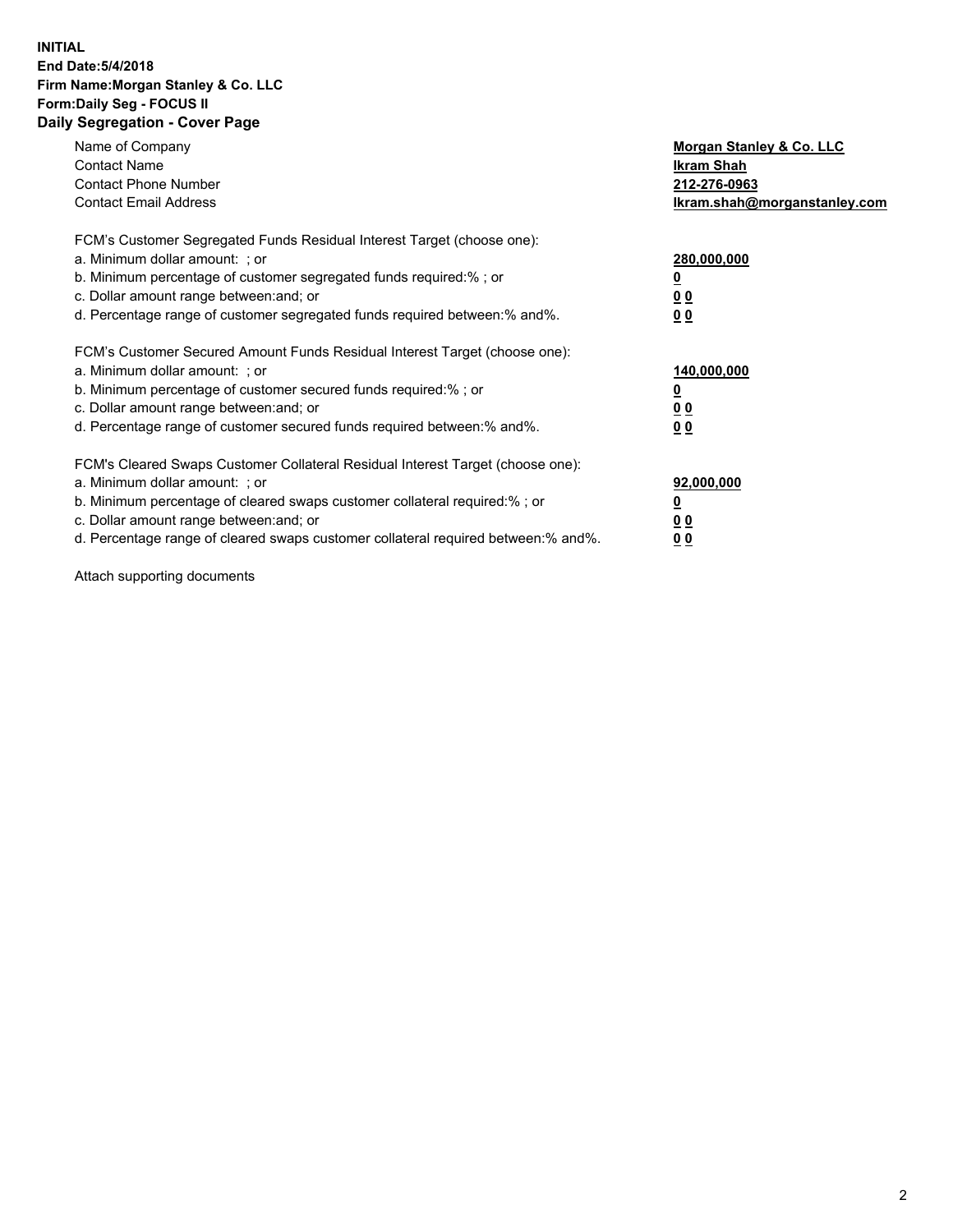## **INITIAL End Date:5/4/2018 Firm Name:Morgan Stanley & Co. LLC Form:Daily Seg - FOCUS II**

#### **Daily Segregation - Secured Amounts**

|          | Foreign Futures and Foreign Options Secured Amounts                                                                  |                                        |
|----------|----------------------------------------------------------------------------------------------------------------------|----------------------------------------|
|          | Amount required to be set aside pursuant to law, rule or regulation of a foreign                                     | $0$ [7305]                             |
|          | government or a rule of a self-regulatory organization authorized thereunder                                         |                                        |
| 1.       | Net ledger balance - Foreign Futures and Foreign Option Trading - All Customers                                      |                                        |
|          | A. Cash                                                                                                              | 3,211,133,813 [7315]                   |
|          | B. Securities (at market)                                                                                            | 2,147,401,694 [7317]                   |
| 2.<br>3. | Net unrealized profit (loss) in open futures contracts traded on a foreign board of trade<br>Exchange traded options | 436,992,752 [7325]                     |
|          | a. Market value of open option contracts purchased on a foreign board of trade                                       | 22,429,363 [7335]                      |
|          | b. Market value of open contracts granted (sold) on a foreign board of trade                                         | -24,623,502 [7337]                     |
| 4.       | Net equity (deficit) (add lines 1.2. and 3.)                                                                         | 5,793,334,120 [7345]                   |
| 5.       | Account liquidating to a deficit and account with a debit balances - gross amount                                    | 23,673,312 [7351]                      |
|          | Less: amount offset by customer owned securities                                                                     | -21,499,499 [7352] 2,173,813<br>[7354] |
| 6.       | Amount required to be set aside as the secured amount - Net Liquidating Equity                                       | 5,795,507,933 [7355]                   |
|          | Method (add lines 4 and 5)                                                                                           |                                        |
| 7.       | Greater of amount required to be set aside pursuant to foreign jurisdiction (above) or line<br>6.                    | 5,795,507,933 [7360]                   |
|          | FUNDS DEPOSITED IN SEPARATE REGULATION 30.7 ACCOUNTS                                                                 |                                        |
| 1.       | Cash in banks                                                                                                        |                                        |
|          | A. Banks located in the United States                                                                                | 223,447,135 [7500]                     |
|          | B. Other banks qualified under Regulation 30.7                                                                       | 912,414,307 [7520] 1,135,861,442       |
|          |                                                                                                                      | [7530]                                 |
| 2.       | Securities                                                                                                           |                                        |
|          | A. In safekeeping with banks located in the United States                                                            | 339,835,217 [7540]                     |
|          | B. In safekeeping with other banks qualified under Regulation 30.7                                                   | 0 [7560] 339,835,217 [7570]            |
| 3.       | Equities with registered futures commission merchants                                                                |                                        |
|          | A. Cash                                                                                                              | 5,502,766 [7580]                       |
|          | <b>B.</b> Securities                                                                                                 | $0$ [7590]                             |
|          | C. Unrealized gain (loss) on open futures contracts                                                                  | 315,886 [7600]                         |
|          | D. Value of long option contracts                                                                                    | $0$ [7610]                             |
|          | E. Value of short option contracts                                                                                   | 0 [7615] 5,818,652 [7620]              |
| 4.       | Amounts held by clearing organizations of foreign boards of trade                                                    |                                        |
|          | A. Cash                                                                                                              | $0$ [7640]                             |
|          | <b>B.</b> Securities                                                                                                 | $0$ [7650]                             |
|          | C. Amount due to (from) clearing organization - daily variation                                                      | $0$ [7660]                             |
|          | D. Value of long option contracts                                                                                    | $0$ [7670]                             |
|          | E. Value of short option contracts                                                                                   | 0 [7675] 0 [7680]                      |
| 5.       | Amounts held by members of foreign boards of trade                                                                   |                                        |
|          | A. Cash                                                                                                              | 2,261,584,208 [7700]                   |
|          | <b>B.</b> Securities                                                                                                 | 1,807,566,477 [7710]                   |
|          | C. Unrealized gain (loss) on open futures contracts                                                                  | 436,676,866 [7720]                     |
|          | D. Value of long option contracts                                                                                    | 22,429,363 [7730]                      |
|          | E. Value of short option contracts                                                                                   | -24,623,502 [7735] 4,503,633,412       |
|          |                                                                                                                      | [7740]                                 |
| 6.       | Amounts with other depositories designated by a foreign board of trade                                               | $0$ [7760]                             |
| 7.       | Segregated funds on hand                                                                                             | $0$ [7765]                             |
| 8.       | Total funds in separate section 30.7 accounts                                                                        | 5,985,148,723 [7770]                   |
| 9.       | Excess (deficiency) Set Aside for Secured Amount (subtract line 7 Secured Statement<br>Page 1 from Line 8)           | 189,640,790 [7380]                     |
| 10.      | Management Target Amount for Excess funds in separate section 30.7 accounts                                          | 140,000,000 [7780]                     |
| 11.      | Excess (deficiency) funds in separate 30.7 accounts over (under) Management Target                                   | 49,640,790 [7785]                      |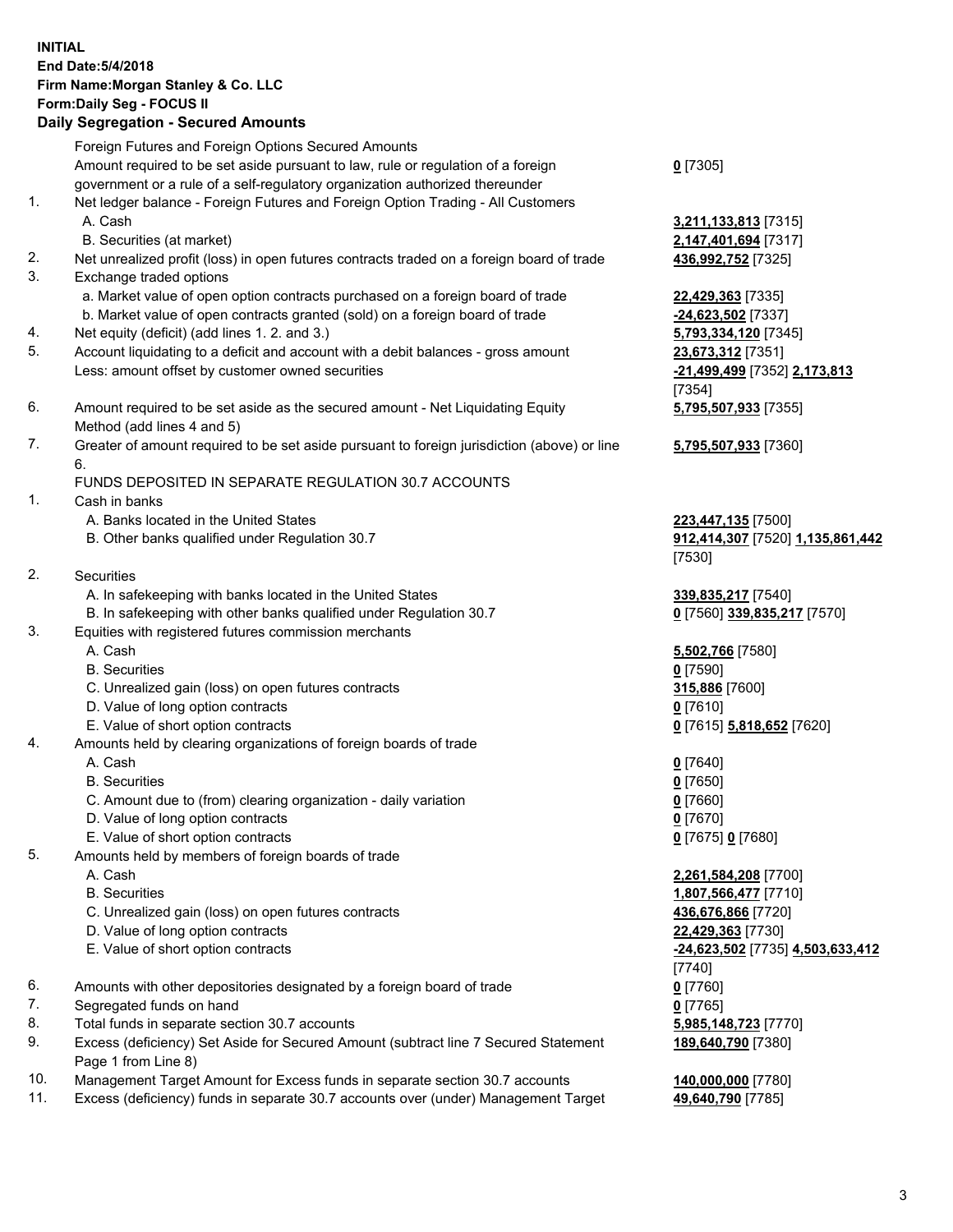## **INITIAL End Date:5/4/2018 Firm Name:Morgan Stanley & Co. LLC Form:Daily Seg - FOCUS II**

# **Daily Segregation - Segregation Statement**

SEGREGATION REQUIREMENTS(Section 4d(2) of the CEAct) 1. Net ledger balance A. Cash **10,810,206,393** [7010] B. Securities (at market) **5,244,799,580** [7020] 2. Net unrealized profit (loss) in open futures contracts traded on a contract market **-19,214,424** [7030] 3. Exchange traded options A. Add market value of open option contracts purchased on a contract market **435,019,901** [7032] B. Deduct market value of open option contracts granted (sold) on a contract market **-646,141,951** [7033] 4. Net equity (deficit) (add lines 1, 2 and 3) **15,824,669,499** [7040] 5. Accounts liquidating to a deficit and accounts with debit balances - gross amount **243,006,532** [7045] Less: amount offset by customer securities **-238,057,521** [7047] **4,949,011** [7050] 6. Amount required to be segregated (add lines 4 and 5) **15,829,618,510** [7060] FUNDS IN SEGREGATED ACCOUNTS 7. Deposited in segregated funds bank accounts A. Cash **4,177,858,092** [7070] B. Securities representing investments of customers' funds (at market) **0** [7080] C. Securities held for particular customers or option customers in lieu of cash (at market) **1,273,080,684** [7090] 8. Margins on deposit with derivatives clearing organizations of contract markets A. Cash **6,806,359,458** [7100] B. Securities representing investments of customers' funds (at market) **0** [7110] C. Securities held for particular customers or option customers in lieu of cash (at market) **3,971,718,896** [7120] 9. Net settlement from (to) derivatives clearing organizations of contract markets **137,305,003** [7130] 10. Exchange traded options A. Value of open long option contracts **435,019,901** [7132] B. Value of open short option contracts **-646,141,951** [7133] 11. Net equities with other FCMs A. Net liquidating equity **4,941,692** [7140] B. Securities representing investments of customers' funds (at market) **0** [7160] C. Securities held for particular customers or option customers in lieu of cash (at market) **0** [7170] 12. Segregated funds on hand **0** [7150] 13. Total amount in segregation (add lines 7 through 12) **16,160,141,775** [7180] 14. Excess (deficiency) funds in segregation (subtract line 6 from line 13) **330,523,265** [7190] 15. Management Target Amount for Excess funds in segregation **280,000,000** [7194]

16. Excess (deficiency) funds in segregation over (under) Management Target Amount Excess

**50,523,265** [7198]